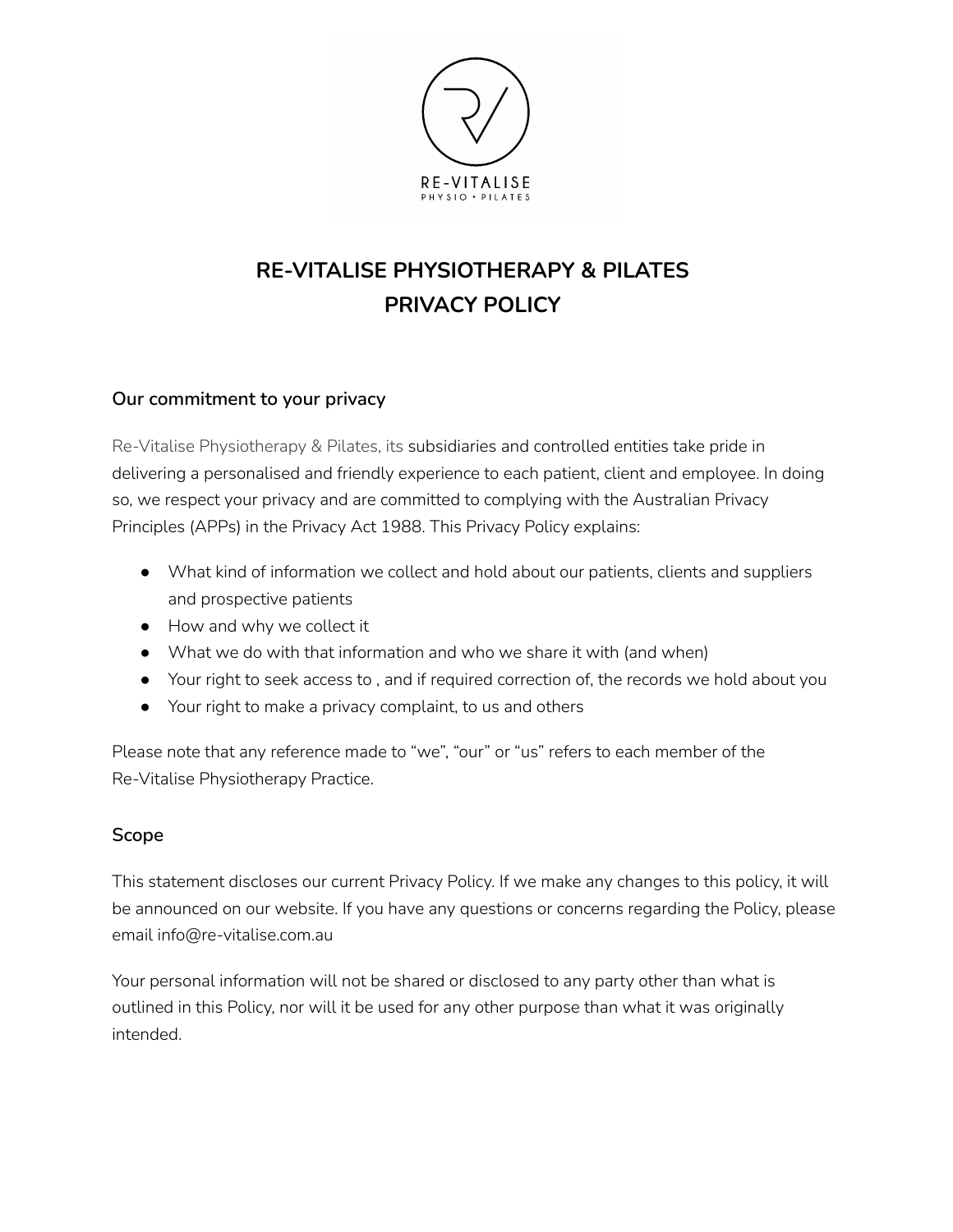# **What Kind of information do we collect?**

Re-Vitalise Physiotherapy collects a range of personal information about their patients, clients and prospective clientele that may include the following:

- Name, date of birth, mailing and street address, email address, contact numbers
- Information about your family or relatives or key contact people
- Health fund details
- Any government identifiers such as Medicare, DVA or NDIS claiming information or third party information such as TAC, Worksafe claim numbers and details. However, we do not use these for the purposes of identifying you in our practice
- Other health and information about you such as a record of your symptoms, your relevant medical history, the diagnosis made and the treatment decisions made. Other information could include:
	- Specialist report
	- Test results
	- Your prescriptions
	- Your healthcare identifier
	- Other information for the purpose of providing care to you
- Occupation and employer
- Lifestyle and hobbies

#### **How do we collect and hold your personal information?**

We will generally collect personal information about you through the following methods:

- Directly from you when you give us your details (e.g. by completing the New Patient Form, face-to-face, over the phone or an online form, by entering a competition or leaving your information on a message system)
- From a person responsible for you
- Purchase over-the-counter or online products
- Enquiry or complaint
- Incoming call list; and
- Third party when we are permitted by law to do so
- Third party government agencies (like the Department of Veteran Affairs and Medicare)
- Private health insurers
- Solicitors, lawyers and worker's compensation companies; and
- Medical professionals (such as general practitioners, allied health professionals, specialists etc).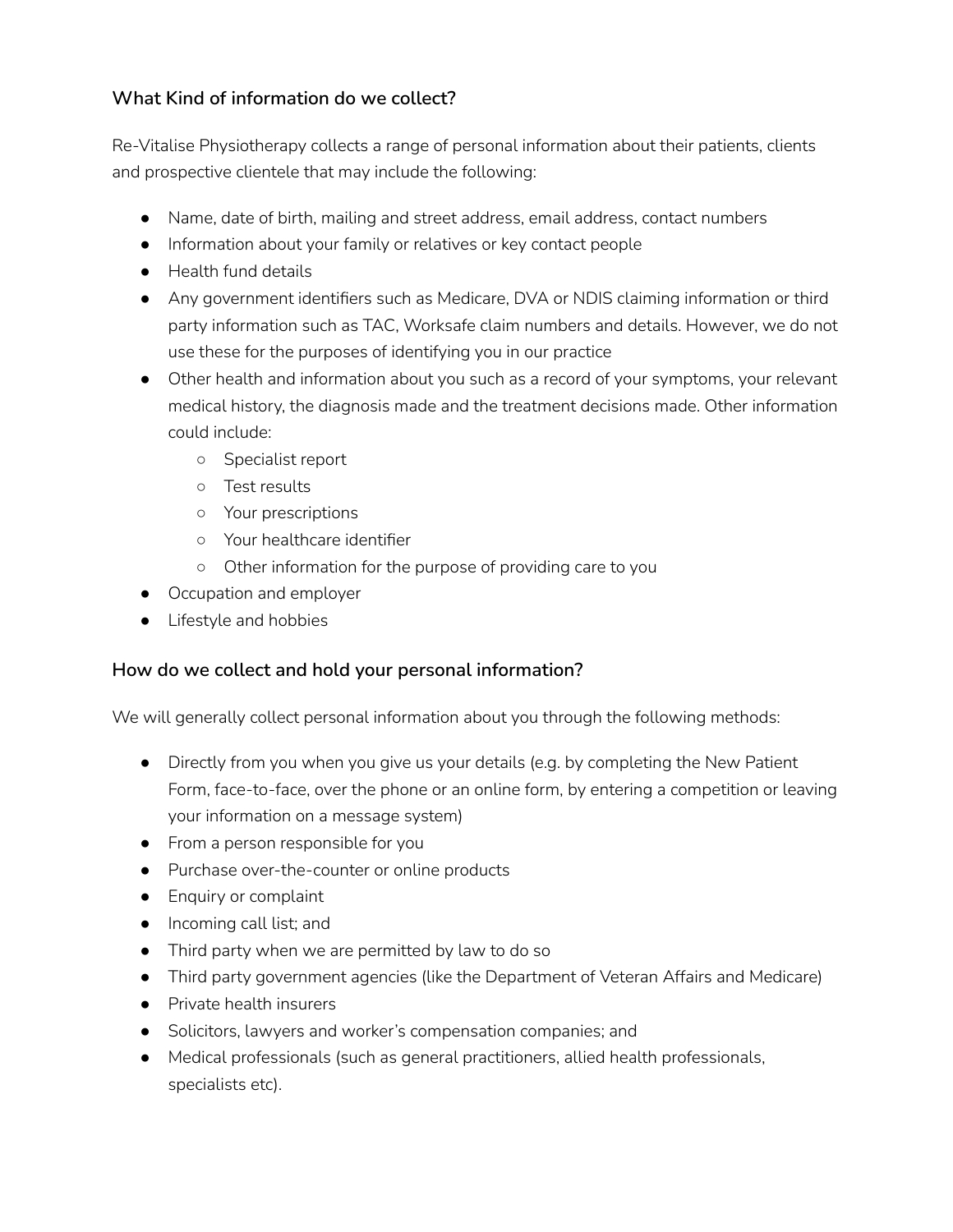## **Why do we collect and use this information?**

We collect personal information that is necessary to provide you with the best possible health care to communicate with you and others involved in your care in relation to those services and and to maintain a high level of quality customer service. Examples include:

- Administrative purpose in running our clinics
- Billing purposes
- Accreditation and quality assurance activities to improve individual and community health care and practice management
- Direct marketing purposes, mail, sms and email reminders and messages
- For the purposes of research and statistical analysis (only de-identified information is used unless otherwise specified)
- To comply with any legislative or regulatory requirements
- Sending communication to you about our products and services
- Advise you if a clinic will be closing down, merging or relocating
- Contact you in the event we have received a special order
- Update your records and keep your contact details current

## **When and why might we share information about you with others?**

Re-Vitalise Physiotherapy may use personal information for the following purposes;

- To comply with our legal obligations (e.g. mandatory reporting under legislation, responding to a court order or subpoena)
- To consult with other health professionals involved in your healthcare, including health care providers outside the Re-Vitalise Physiotherapy practice.
- For use by a multidisciplinary treating team
- If you have a My Health Record, to upload and to download personal information about you from it
- To get test results from diagnostic and pathology services
- To claim on insurance
- To communicate with your health fund, with government and other regulatory bodies such as Medicare
- To help us manage our accounts and administrative services (e.g. billing or debt recovery, arrangements with health funds, pursuing unpaid accounts etc).
- Provide patient and clients with products and services, advise of upcoming promotions, specials and sales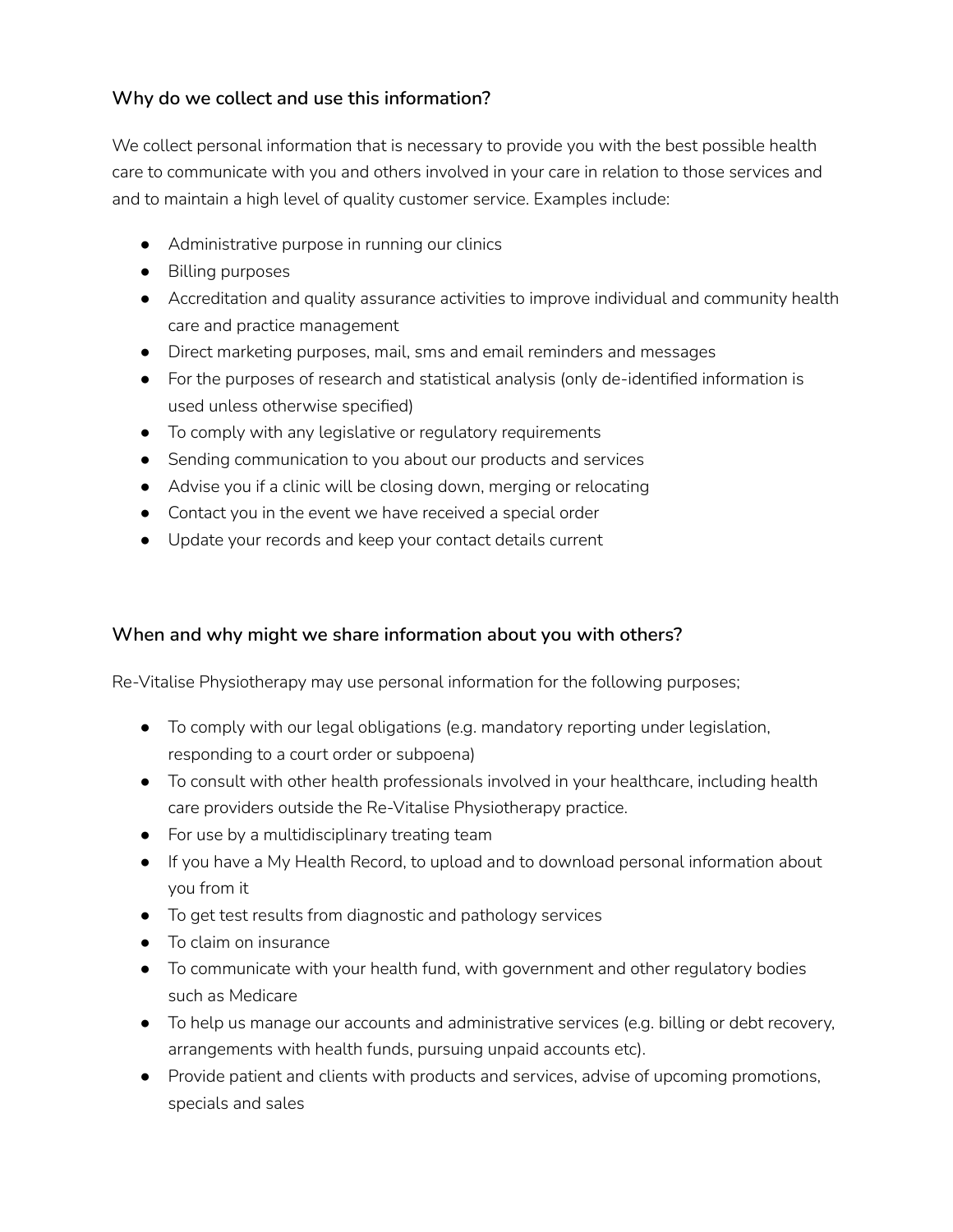- Respond to enquiries and online orders
- To improve our products and services
- Develop and improve our website
- Direct marketing purposes, mail and email reminders
- Remind patients of upcoming appointments in the form of a phone call, SMS or email
- Advise clients and prospective clientele of meetings
- Inform a patient or client they have won a competition
- To transfer your records on the sale of a clinic at which you have been treated
- Respond to complaints and compliments you have made
- To lessen or prevent a serious threat to a patient's life, health or safety or a serious threat to a public health or safety
- To help in locating a missing person
- To establish, exercise or defend an equitable claim through the My Health Record
- To prepare the defense of anticipated or existing legal proceedings
- To discharge notification obligations to liability insurers

We also outsource some of our services. This may involve us sharing your personal information with third parties i.e. marketing purposes.

We do not sell, trade, or rent personal information to others. We may share generic aggregated demographic information, or de-identified health records, not linked to any personal information, with our business partners, trusted affiliates and advertisers for the purposes outlined above, or to use for research purposes.

#### **Keeping your information safe**

We take appropriate security measures to keep your personal information protected, managed confidentially and securely, and destroyed appropriately when no longer required. We will monitor and implement appropriate technical advances or management processes to safeguard personal information.

A confidentiality agreement is entered into by all employees, contractors and agents at the time of their employment or engagement with us protecting the privacy of individuals. Where we outsource our services, we take reasonable steps in these circumstances to ensure that third parties have obligations under their contracts with Re-Vitalise Physiotherapy to comply with all laws relating to the privacy (including security) and confidentiality of your personal information.

We view unauthorised disclosure of your personal information as a serious breach of misconduct by our employees, contractors and agents. If the disclosure of personal information is breached disciplinary or legal action will be taken.